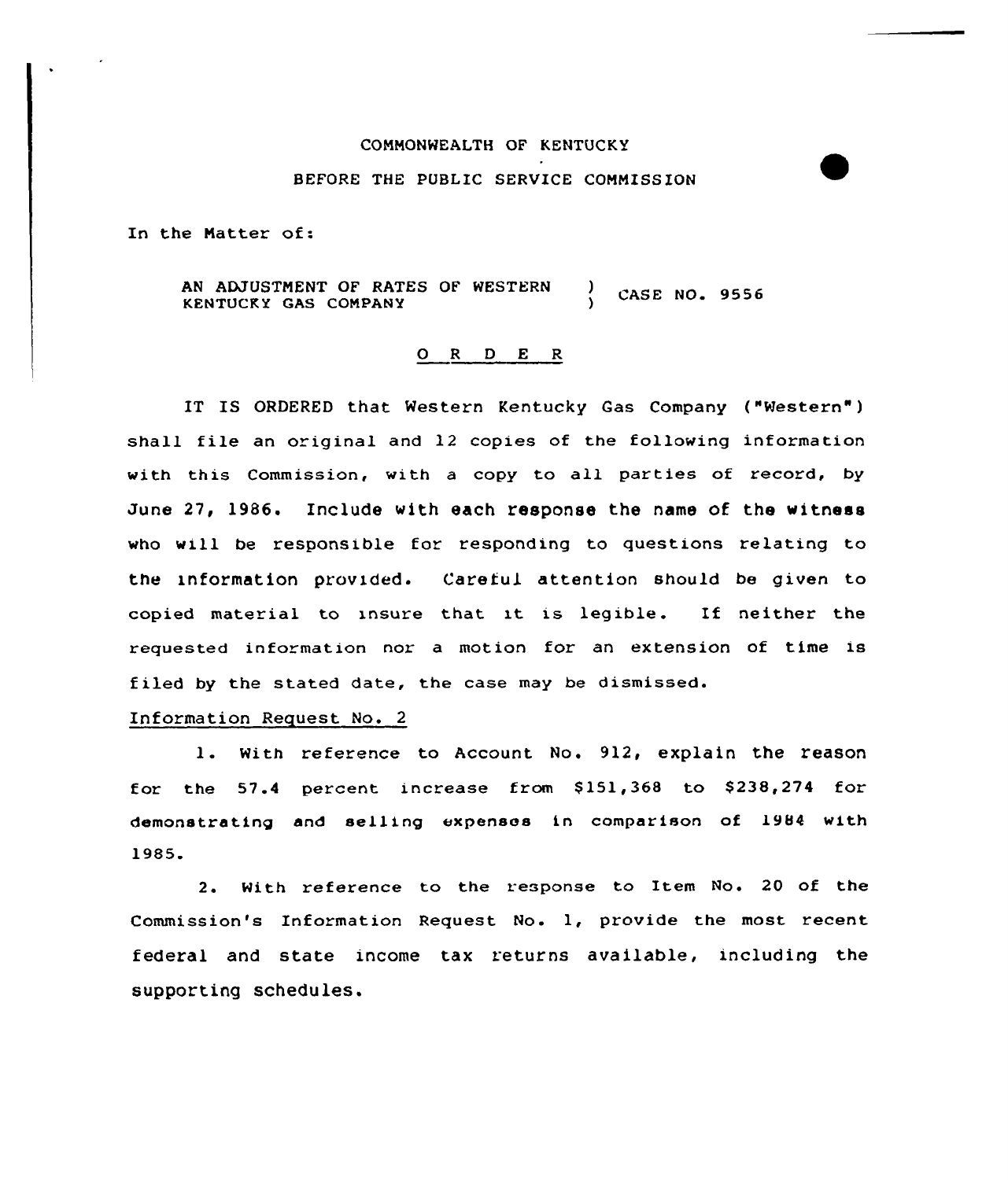3. With reference to the response to Item No. <sup>24</sup> of the Commission's Information Request No. 1, explain the circumstances resulting in the 29.5 percent increase in Account No. 367--Mains.

4. With reference to the response to Item No. 36 of the Commission's Information Request No. 1, provide an analysis showing the expected annualized reduction in sales to industrial customers. Explain all assumptions and estimates used in the analysis.

5. With reference to the \$44,583 adjustment to Regulatory Commission Expense, provide the following information:

a. Provide a schedule showing the derivation of the \$ 263,762 Pro Forma Regulatory Commission Expense to be amortized over <sup>2</sup> years.

b. Reconcile the \$87,298 amount identified in Entry K as "Regulatory Commission Expense recorded in test year" with the \$ 106,674 amount charged to Account No. 928--Regulatory Commission Expense as shown in the esponse to Item No. 18 of the Commission's Information Request No. l.

6. With reference to the proposed adjustment to insurance expense, provide copies of premium notices and/or other documentation to substantiate the pro forma adjustment to insurance of \$ 117,113. Also, describe Western's practices with regard to procurement of insurance coverage. Include a description of bid solicitation procedures and state the most recent occasions on which bids were solicited.

7. With reference to the proposed increase in corporate allocation expense, provide a detailed analysis of the \$38,000

 $-2-$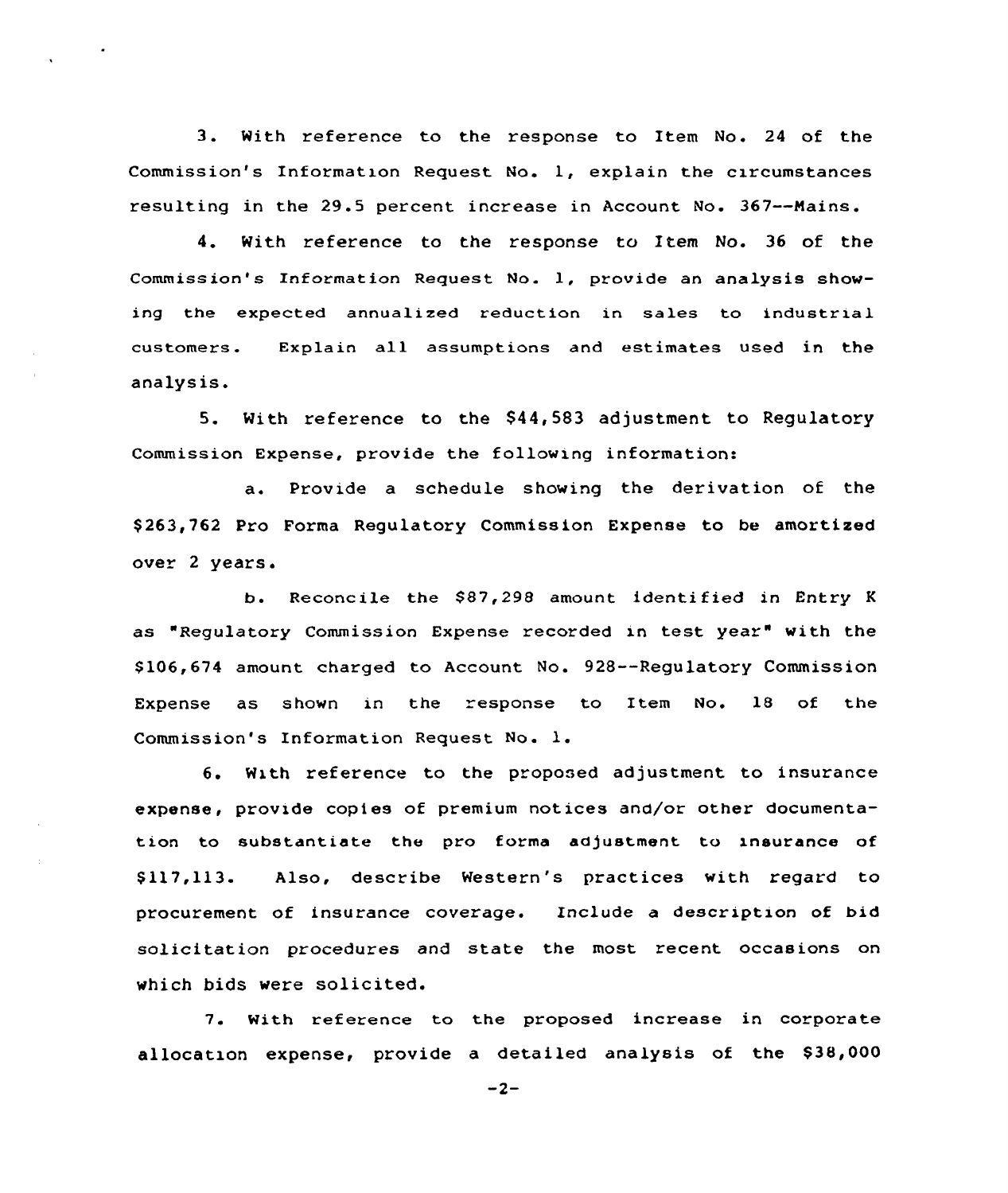monthly allocation. Explain how this amount was derived and the specific expenses being allocated. Also, state any changes occurring in the monthly allocation amount since December 1, 1983.

8. With reference to the \$80,308 pension expense adjustment, provide the following informatxon:

a. Confirm whether \$915,692 was the amount of pension expense charged to Account No. 926 during the test year. If not, state the amount that was and reconcile that amount with the 8915,692 identified as "Actual Test Year Pension Applicable to Operations" in the appendix.

b. Reconcile the \$2,454,785 amount recorded in Account No. 926 during the test period with the amounts listed in response to Item No. <sup>44</sup> of the Commission's Information Request No. 1. For each benefit item, show the account(s) to which charged and indicate the amounts capitalized and expensed.

9. With reference ta the SSO,OOO proposed adjustment to bad debt expense, provide the net write-off as a percent of sales for the years 1984, 1985 and 1986, using the same methodology as used to determine the .3498 percent figure for the test year.

10. With reference to the proposed payroll expense adjustment of \$531,755, provide the following information:

a. For each hourly employee, provide the following information:

- (13 Job title.
- (2) Hourly wage at the beginning of the test year.

 $-3-$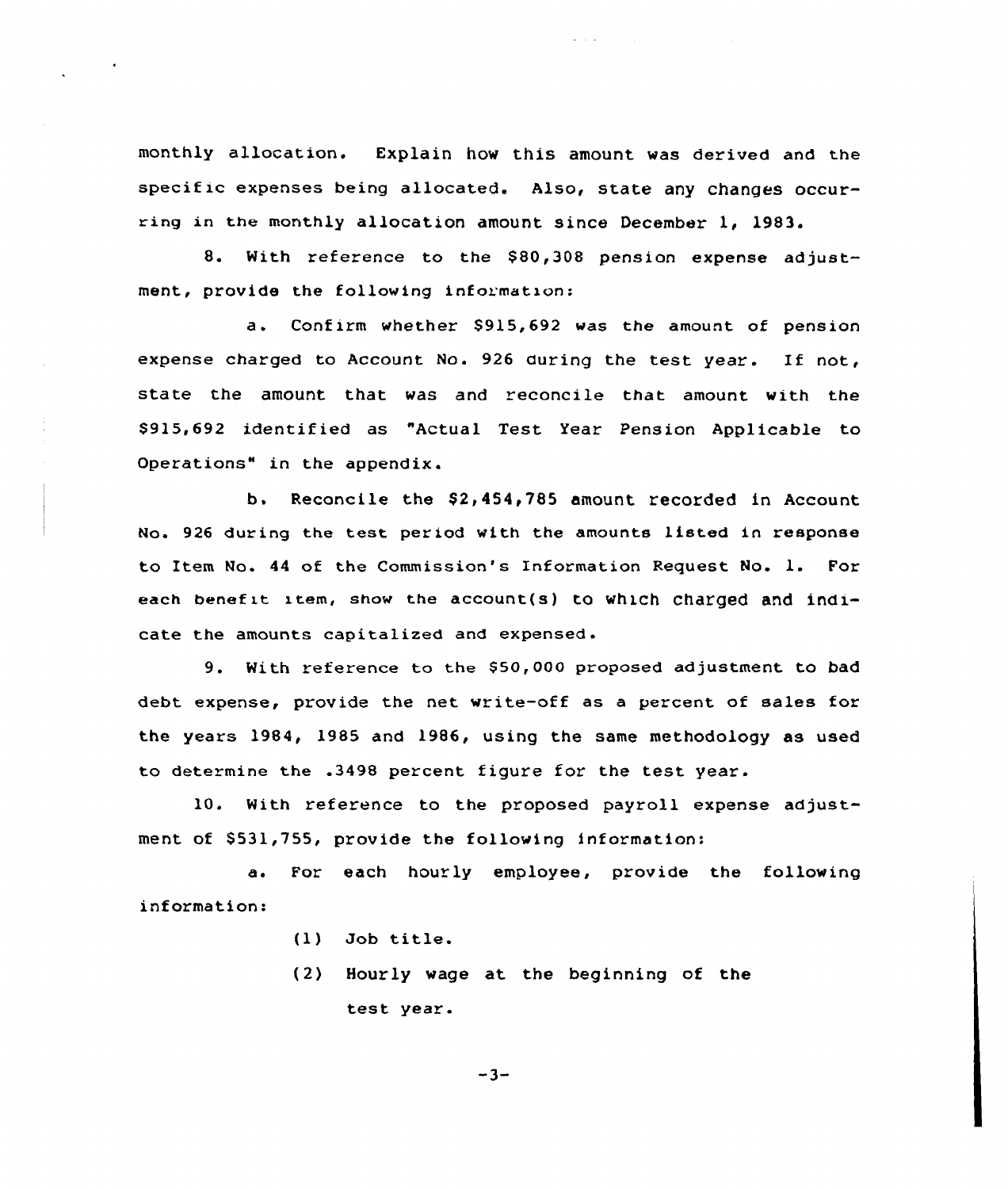- (3) Hourly rate at the end of the test year.
- (4) Effective date of the change.
- (5) Number of regular hours worked during the test year.
- (6) Number of overtime hours worked dur ing the test year.
- (7) Amount of bonus received during the test year.

b. For each salaried employee, provide the following information:

- (l) Job title.
- (2) Salary period.
- (3) Salary per period at the beginning of the test year.
- (4) Salary per period at the end of the test year.
- (5) Amount of bonus received during the test year.

c. Provide an analysis showing the increase in Wages to be granted prior to June 1, l986, to approximately 30 employees who are members of a bargaining unit.

d. Provide an analysis showing the derivation of pro forma wage amounts related to temporary summer employees and explain the basis for any estimates and assumptions used in the analysis. Also, state the amount for this purpose charged to expense during the test year.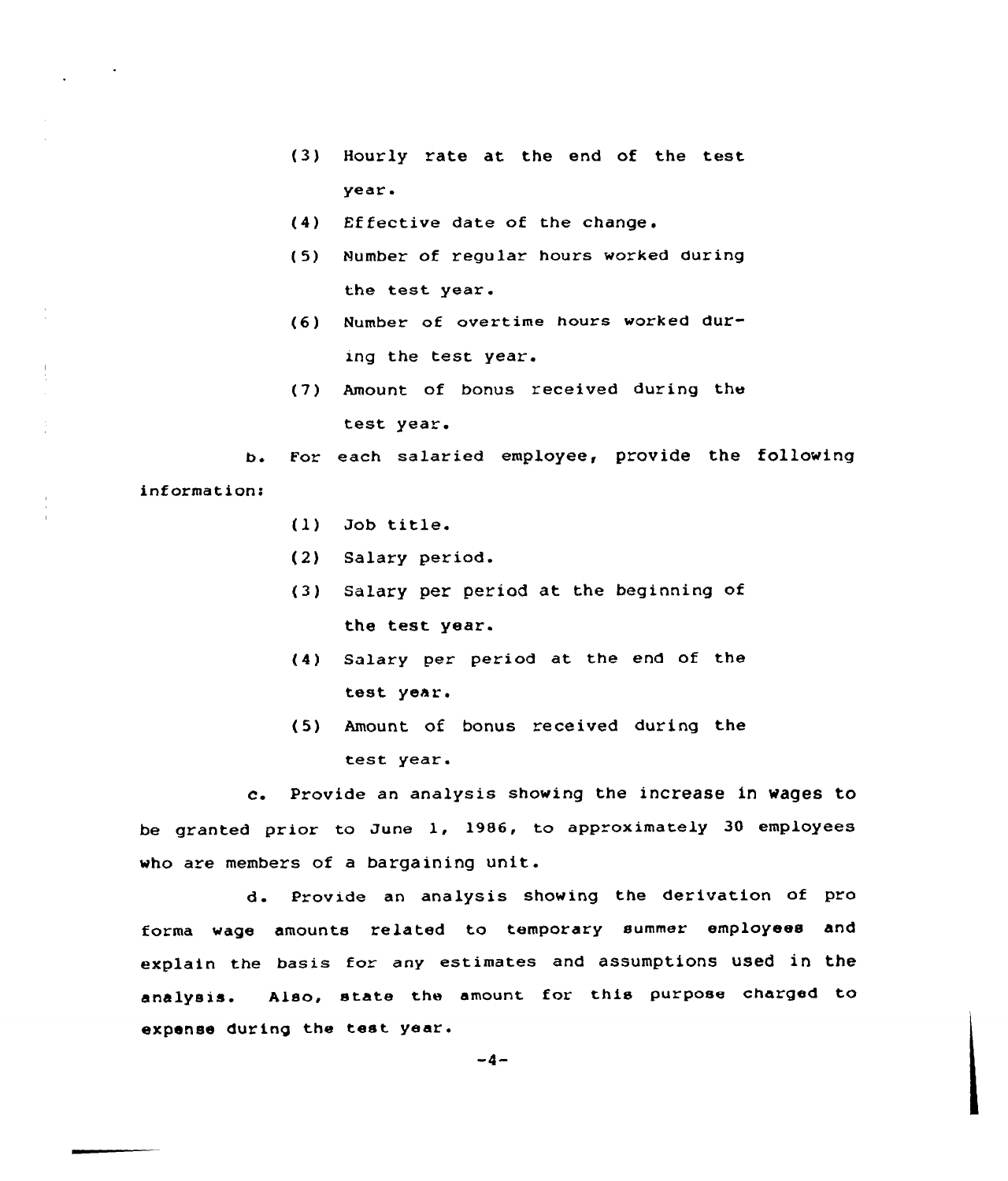e. Explain the policy of Western with regard to the granting of bonuses.

ll. With reference to the Appendix to the Commission's Information Request No. 1, Entry R, inasmuch as the Larson Prefiled Testimony contains no Exhibit 6, clarify the reference, "see larson Exhibit 6, page l."

12. Provide for the test year on a monthly basis, the calculation of inventory profits as set out by the Commission in Case No. 8227. Include all workpapers and supporting calculations.

13. Provide descriptions and amounts of all inter-company transactions between Western and its affiliates during the test year.

14. In Case No. 8839, the Commission disallowed the inclusion of Western's utility plant acquisition adjustment for ratemaking purposes. Inasmuch as Western has not proposed the elimination of this expense, provide any evidence deemed appropriate as to why this expense should be allowed in this proceeding.

15. a. Explain the derivation of the 9.93 percent cost of short-term debt shown in Exhibit 6, page <sup>2</sup> of 4, of Western's notice.

b. Provide all workpapers used in the development of the representative level of short-term debt shown in this Exhibit.

16. a. List the criteria used to select the <sup>10</sup> comparable risk utilities shown in Larson Exhibit 1, page 2.

b. Are those the only utilities that met the criteria.

 $-5-$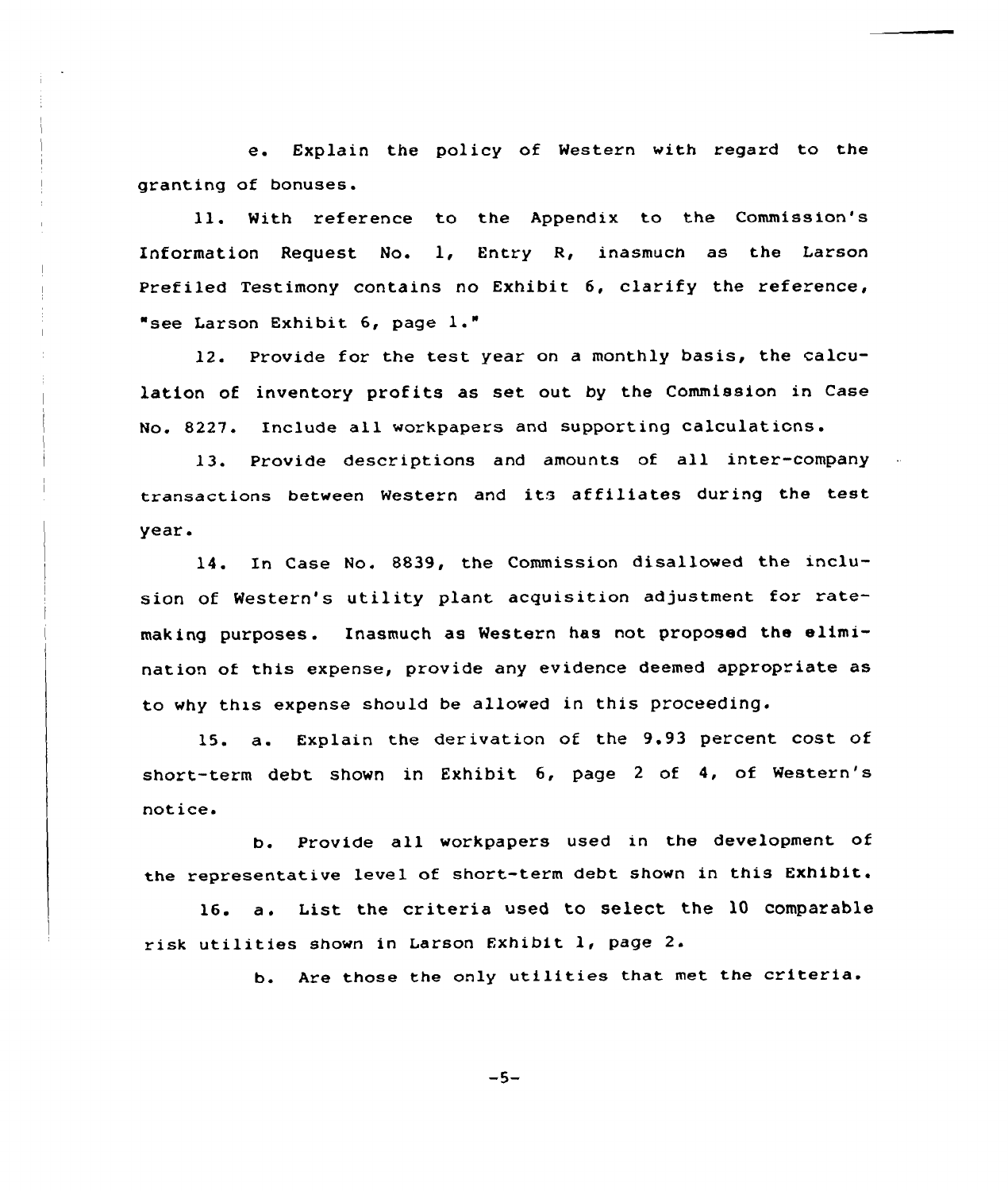c. If not, provide <sup>a</sup> list of all utilities which met the criteria but were excluded from the Exhibit. Explain why each utility was excluded.

17. List the criteria used by Business Week to select the 20 utilities shown in Larson Exhibit 1, page 16.

18. Explain how the 10 percent interest rate, referred to on page 17, lines 16-1S of Larson's Prefiled Testimony, was deter $mined.$ 

19. Refer to Exhibit A, page <sup>8</sup> of your Notice. Provide computational support for the increase in the insufficient funds charge from  $$5.00$  to  $$10.00$ .

20. Provide the revenue impact of increased reconnection and insufficient funds charges.

21. Refer to Exhibit A, page 14 of your Notice, and the definition of Expected Gas Cost. Clarify "reasonably expected" supplier rates. How would these expected rates be determined2

22. Using 2-year historical data and a 3-month base period, prepare sample GCA filings according to your proposed GCA mechanism.

23. Using 5-year historical data and a 12-month base period, prepare sample GCA filings according to your proposed GCA mechanism.

24. Provide the rationale for combining rate classes G-2 and  $G - 3$ .

25. Why are demand and commodity charges separate in your proposed Large Volume Rate G-2, Exhibit A, page 11?

 $-6-$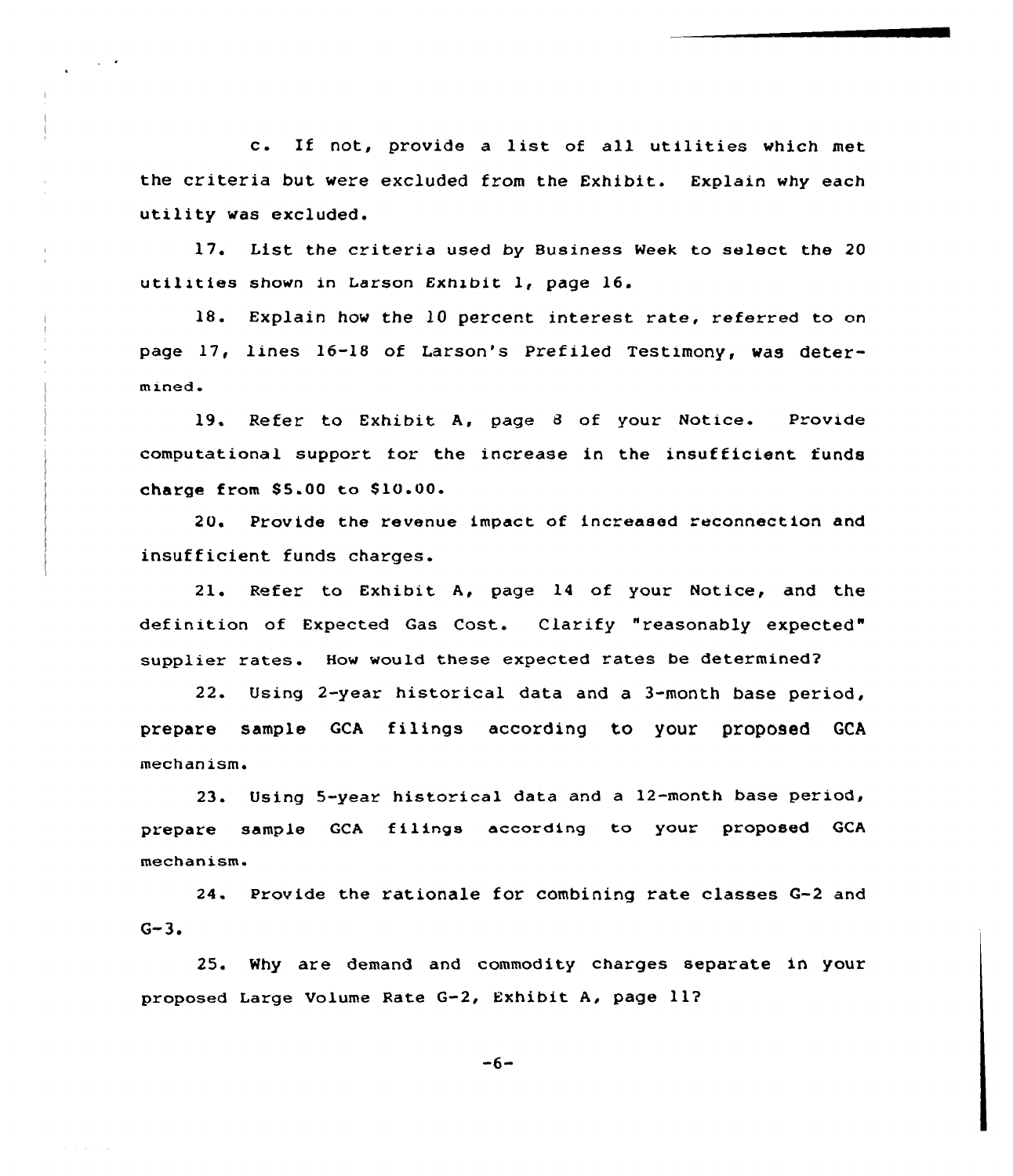26. Refer to Page 8, line <sup>7</sup> of Nr. Hack's testimony. How is the stated contract demand determined? Explain how Rate G-2 demand of 169,476 Ncf (Exhibit 12, Page 1 of the Notice, or Hack Exhibit 2, page 1, line 8, Large Volume Rate G-2 Demana) was determined.

27. Refer to Hack Exhibit 2, page l. Explain the basis for allocating only S791,267 of S10,434,546 in demand cost to large volume customers.

28. Provide a copy of the updated Stone and Webster Study mentioned on page <sup>4</sup> of Nr. Van Neter's testimony.

29. Provide supporting documentation for 3,771 degree days in Van Neter Exhibit 3.

30. State whether Western will incur any expenditures to accommodate transportation of gas for other parties.

31. Provide the current contracts in effect with Texas Gas Transmission Corporation {"Texas Gas"), Tennessee Gas Pipeline Company ("Tennessee Gas"), all local producers from which Western purchases gas and any other contracts in effect for supply of gas.

32. Quantify how the current costs of natural gas purchases compare with the costs of competitive or alternative sources of fuel, including No. <sup>2</sup> and No. <sup>6</sup> fuel oils, and explain what consideration is given to the prices of alternative fuel sources available to customers when purchasing decisions are made.

33. What ef fects do Western's contracts with Texas Gas and Tennessee Gas have on Western's ability to purchase locally produced gas at cost efficient prices?

 $-7-$